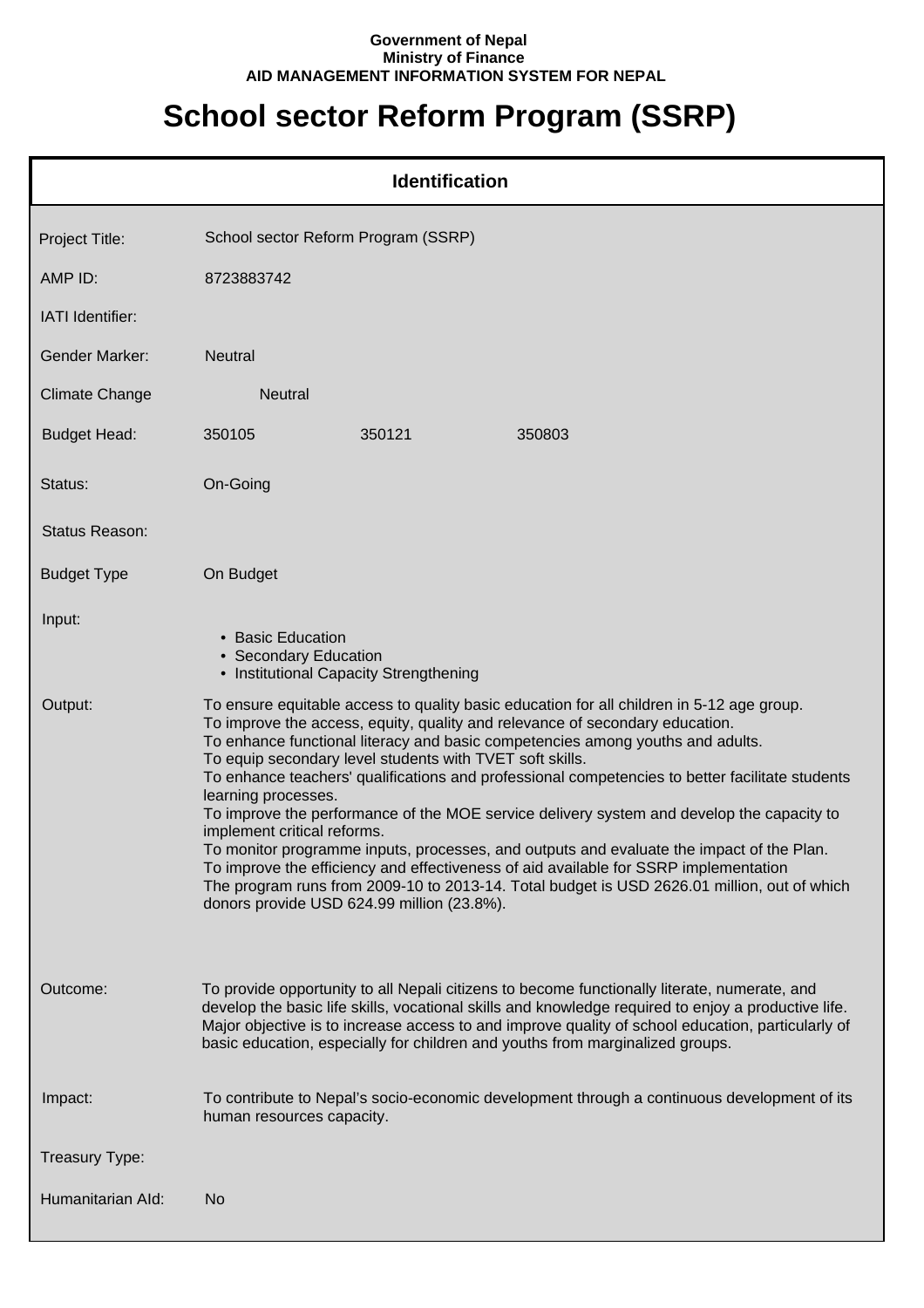| <b>Location</b>            |            |  |  |  |
|----------------------------|------------|--|--|--|
| Location                   | Percentage |  |  |  |
| Bhaktapur (Bhaktapur)      | 1.0%       |  |  |  |
| Dhading (Dhading Besi)     | 1.0%       |  |  |  |
| Kathmandu (Kathmandu)      | 1.0%       |  |  |  |
| Kavrepalanchok (Dhulikhel) | 1.0%       |  |  |  |
| Lalitpur (Patan)           | 1.0%       |  |  |  |
| Nuwakot (Bidur)            | 1.0%       |  |  |  |
| Rasuwa (Dhunche)           | 2.0%       |  |  |  |
| Sindhupalchok (Chautara)   | 1.0%       |  |  |  |
| Dhanusa (Janakpur)         | 1.0%       |  |  |  |
| Dholkha (Charikot)         | 1.0%       |  |  |  |
| Siraha (Siraha)            | 1.0%       |  |  |  |
| Rupandehi (Bhairahawa)     | 2.0%       |  |  |  |
| Mahottari (Jaleswor)       | 2.0%       |  |  |  |
| Ramechhap (Manthali)       | 2.0%       |  |  |  |
| Sarlahi (Malangwa)         | 1.0%       |  |  |  |
| Sindhuli (Sindhuli Madhi)  | 1.0%       |  |  |  |
| Bara (Kalaiya)             | 2.0%       |  |  |  |
| Chitwan (Bharatpur)        | 1.0%       |  |  |  |
| Makwanpur (Hetauda)        | 1.0%       |  |  |  |
| Parsa (Birgunj)            | 2.0%       |  |  |  |
| Rautahat (Gaur)            | 1.0%       |  |  |  |
| Bhojpur (Bhojpur)          | 2.0%       |  |  |  |
| Dhankuta (Dhankuta)        | 1.0%       |  |  |  |
| Morang (Biratnagar)        | 1.0%       |  |  |  |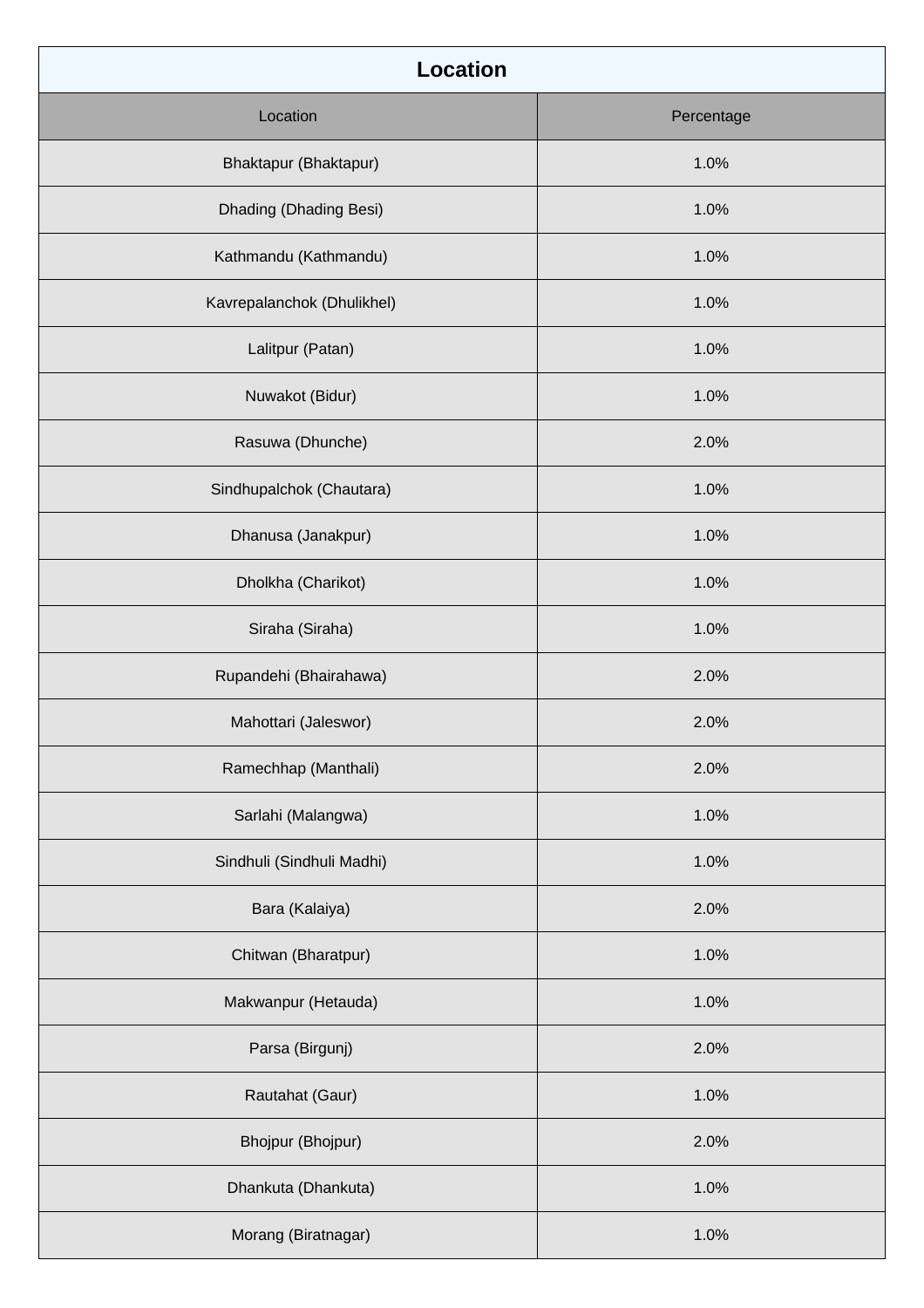| Location                     | Percentage |  |
|------------------------------|------------|--|
| Sankhuwasabha (Khandbari)    | 2.0%       |  |
| Sunsari (Inaruwa)            | 2.0%       |  |
| Terhathum (Manglung)         | 1.0%       |  |
| Ilam (Ilam)                  | 1.0%       |  |
| Jhapa (Chandragadhi)         | 2.0%       |  |
| Panchthar (Phidim)           | 2.0%       |  |
| Taplejung (Taplejung)        | 2.0%       |  |
| Khotang (Diktel)             | 1.0%       |  |
| Okhaldhunga (Okhaldhunga)    | 1.0%       |  |
| Saptari (Rajbiraj)           | 1.0%       |  |
| Solukhumbu (Salleri)         | 1.0%       |  |
| Udayapur (Gaighat)           | 2.0%       |  |
| Baitadi (Baitadi)            | 1.0%       |  |
| Dadeldhura (Dadeldhura)      | 1.0%       |  |
| Darchula (Darchula)          | 2.0%       |  |
| Kanchanpur (Mahendara Nagar) | 2.0%       |  |
| Achham (Mangalsen)           | 1.0%       |  |
| Bajhang (Chainpur)           | 1.0%       |  |
| Bajura (Martadi)             | 2.0%       |  |
| Doti (Dipayal)               | 1.0%       |  |
| Kailali (Dhangadhi)          | 1.0%       |  |
| Banke (Nepalgunj)            | 1.0%       |  |
| Bardiya (Gulariya)           | 1.0%       |  |
| Dailekh (Dullu)              | 1.0%       |  |
| Surkhet (Surkhet)            | 1.0%       |  |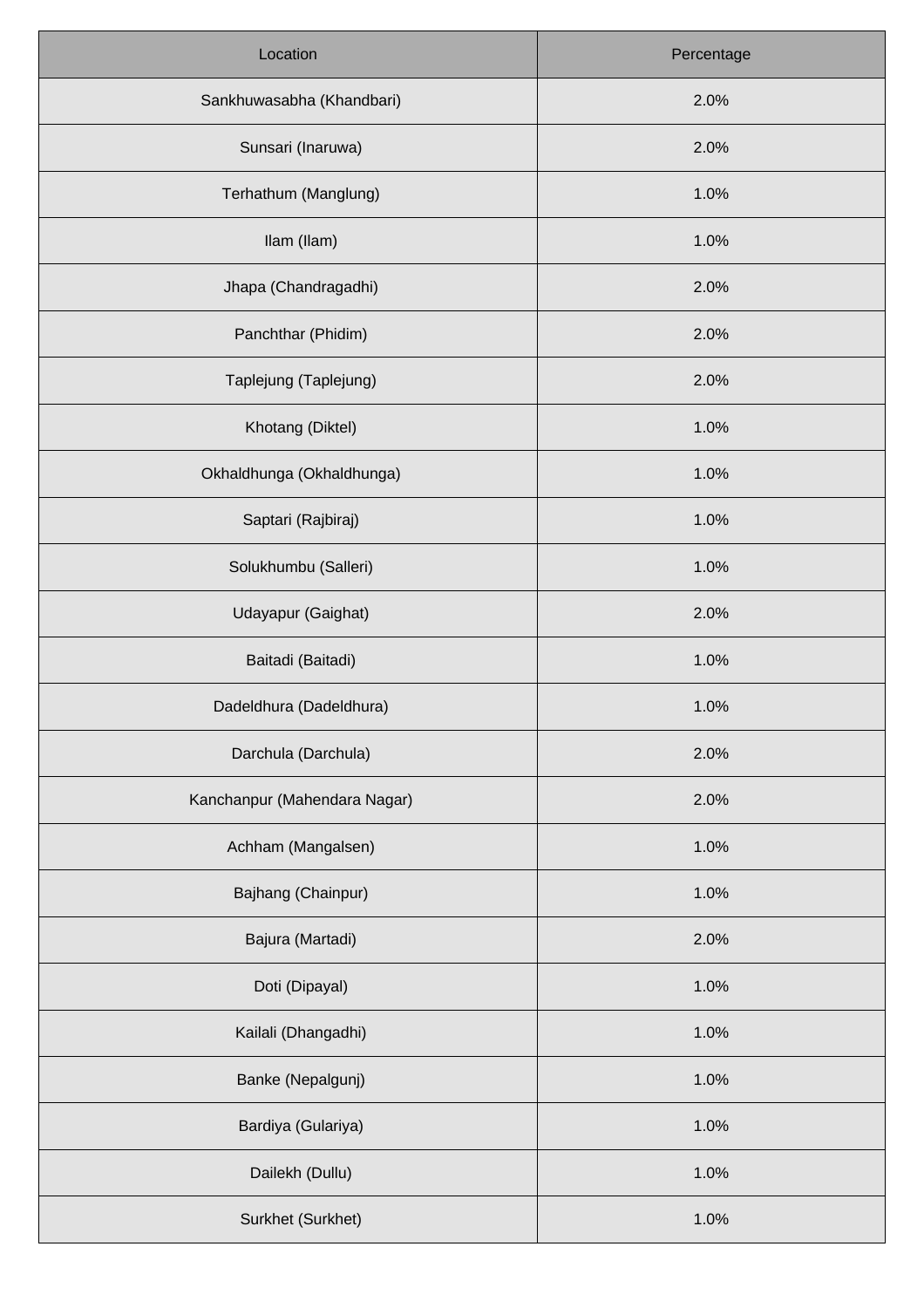| Location                    | Percentage |  |
|-----------------------------|------------|--|
| Dolpa (Dolpa)               | 2.0%       |  |
| Humla (Simikot)             | 2.0%       |  |
| Jumla (Jumla Khalanga)      | 1.0%       |  |
| Kalikot (Kalikot)           | 1.0%       |  |
| Mugu (Gamgadhi)             | 1.0%       |  |
| Dang Deukhuri (Ghorahi)     | 1.0%       |  |
| Pyuthan (Pyuthan Khalanga)  | 2.0%       |  |
| Rolpa (Liwang)              | 1.0%       |  |
| Rukum (Musikot)             | 1.0%       |  |
| Salyan (Salyan Khalanga)    | 1.0%       |  |
| Baglung (Baglung)           | 1.0%       |  |
| Mustang (Jomsom)            | 1.0%       |  |
| Myagdi (Beni)               | 2.0%       |  |
| Parbat (Kusma)              | 2.0%       |  |
| Gorkha (Gorkha)             | 1.0%       |  |
| Kaski (Pokhara)             | 1.0%       |  |
| Lamjung (Bensi Sahar)       | 2.0%       |  |
| Manang (Chame)              | 1.0%       |  |
| Syangja (Syangja)           | 1.0%       |  |
| Tanahu (Damauli)            | 2.0%       |  |
| Arghakhanchi (Sandhikharka) | 1.0%       |  |
| Gulmi (Tamghas)             | 2.0%       |  |
| Kapilvastu (Taulihawa)      | 1.0%       |  |
| Nawalparasi (Parasi)        | 1.0%       |  |
| Palpa (Tansen)              | 1.0%       |  |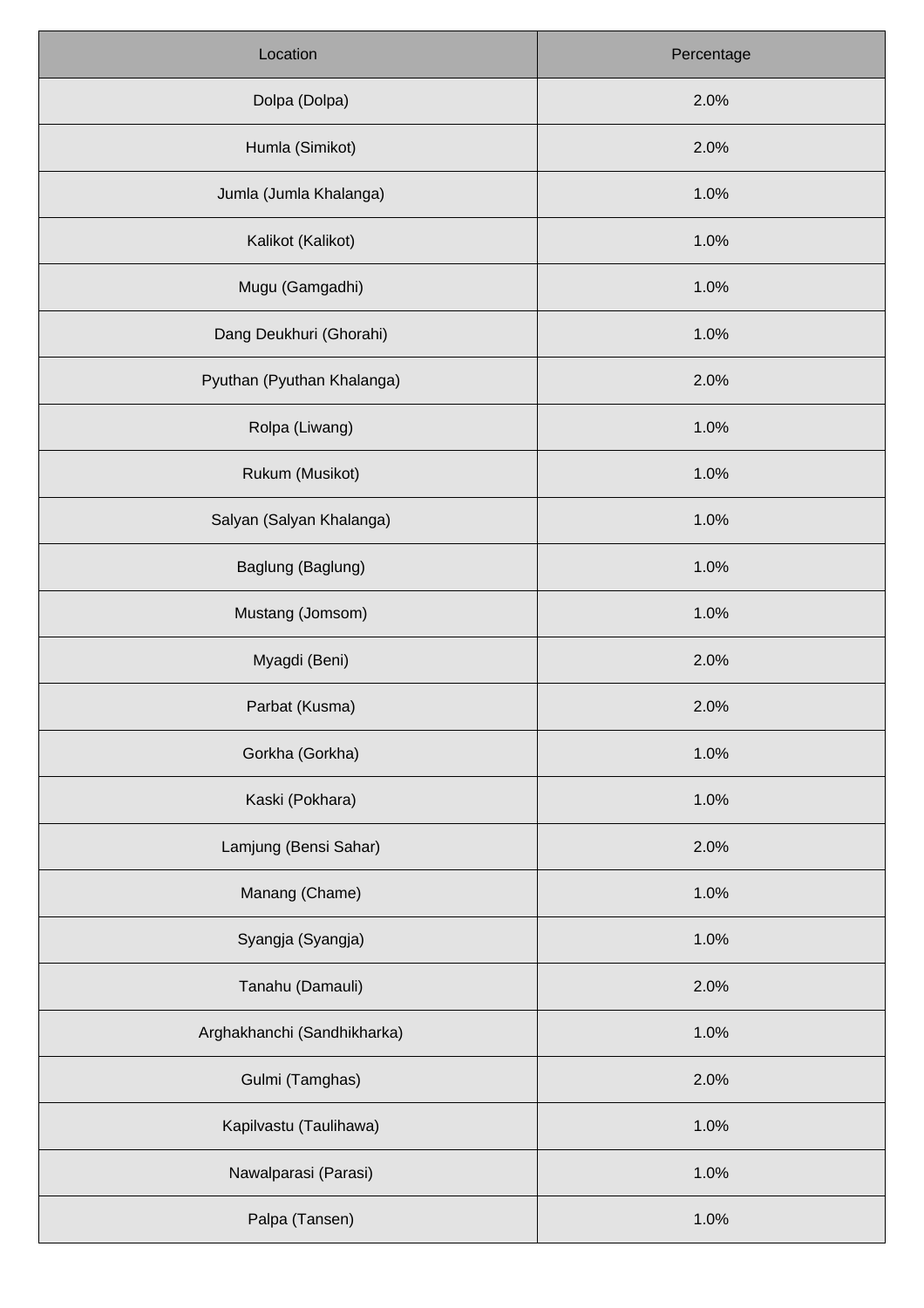| Location            | Percentage |  |
|---------------------|------------|--|
| Jajarkot (Khalanga) | 2.0%       |  |

| <b>National Plan</b>                                                         |            |
|------------------------------------------------------------------------------|------------|
| Program                                                                      | Percentage |
| [Education ] [Social Development Policy ] [National Development Plan (NDP) ] | 100.0%     |

| <b>Sector</b>                           |            |  |  |
|-----------------------------------------|------------|--|--|
| Sector                                  | Percentage |  |  |
| Nepal Sector Classification EDUCATION 0 | 100.0%     |  |  |

| <b>Implementing/Executing Agency</b>          |        |  |  |
|-----------------------------------------------|--------|--|--|
| <b>Implementing Agency</b>                    |        |  |  |
| Department of Education                       | 100.0% |  |  |
| <b>Executing Agency</b>                       |        |  |  |
| Department of Education                       | 100.0% |  |  |
| <b>Responsible Organization</b>               |        |  |  |
| Ministry of Education, Science and Technology | 100.0% |  |  |
| Donor                                         |        |  |  |
| Private Citizen                               | 0.0%   |  |  |
| Finland                                       | 0.0%   |  |  |
| European Union                                | 0.0%   |  |  |
| <b>World Bank Trust Funds</b>                 | 0.0%   |  |  |
| Department for International Development      | 0.0%   |  |  |
| Global Partnership for Education              | 0.0%   |  |  |
| Government of Australia                       | 0.0%   |  |  |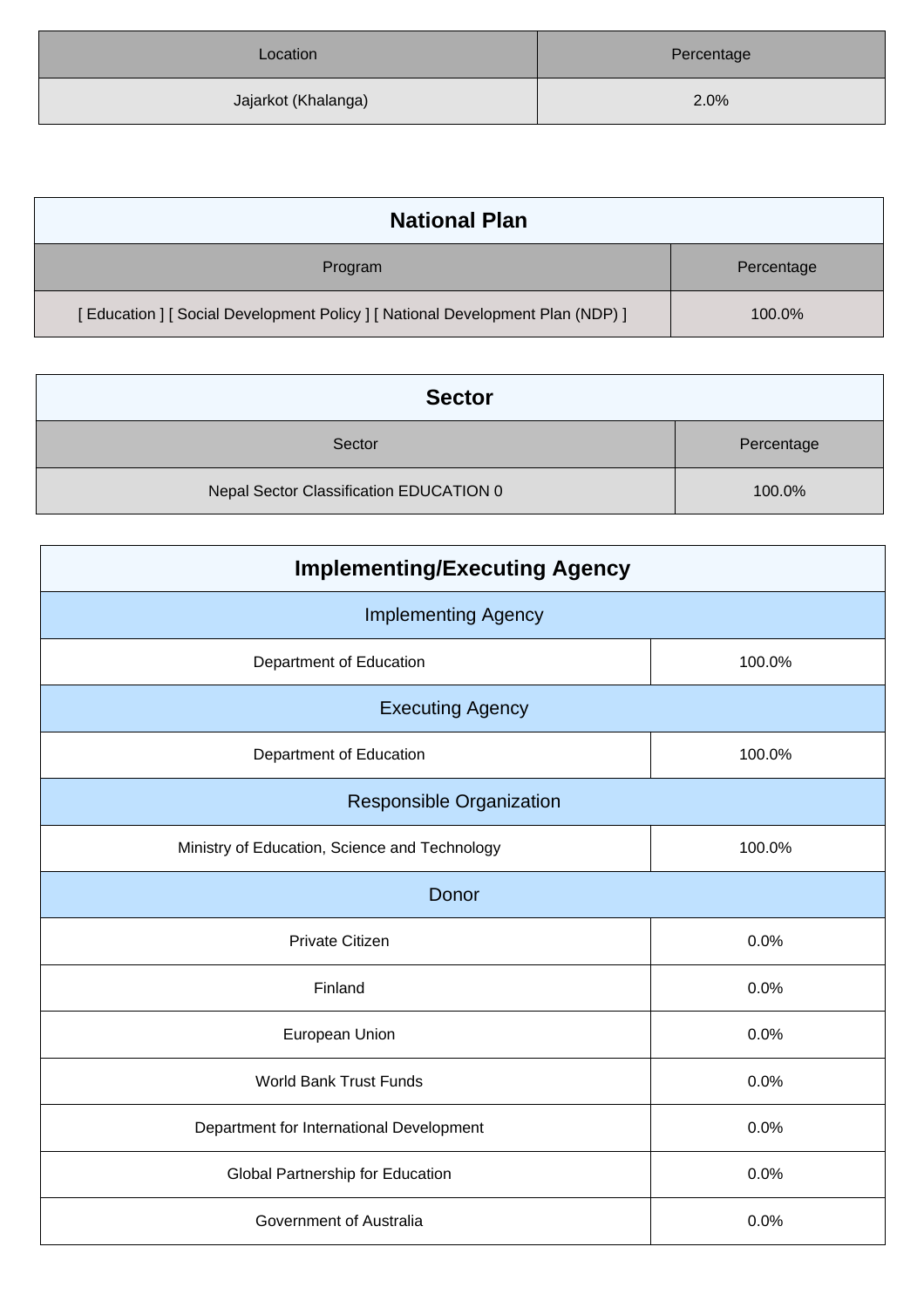| Asian Development Bank                 | 0.0% |
|----------------------------------------|------|
| International Development Association  | 0.0% |
| <b>Denmark</b>                         | 0.0% |
| Japan International Cooperation Agency | 0.0% |
| Norway                                 | 0.0% |
| <b>United Nations Children's Fund</b>  | 0.0% |

| <b>Funding</b>                 |                                 |                    |                               |               |                     |
|--------------------------------|---------------------------------|--------------------|-------------------------------|---------------|---------------------|
| Transaction<br>Date            | Type of<br>Assistance           | Mode of<br>Payment | Post Earthquake<br>Assistance | Commitment    | <b>Disbursement</b> |
|                                |                                 |                    | <b>Asian Development Bank</b> |               |                     |
|                                |                                 |                    | <b>Actual</b>                 |               |                     |
| 11/15/2015                     | <b>Grant Aid</b>                | Reimbursable       | No                            | Ю             | 20,000,000          |
| 12/31/2010                     | Grant Aid                       | Reimbursable       | No                            | O             | 45,000,000          |
| 11/15/2013                     | <b>Grant Aid</b>                | Reimbursable       | No                            | Ю             | 35,000,000          |
| 3/15/2012                      | <b>Grant Aid</b>                | Reimbursable       | No                            | n             | 25,000,000          |
| 2/13/2012                      | <b>Grant Aid</b>                | Reimbursable       | No                            | 65,000,000    | 10                  |
| 7/15/2012                      | <b>Grant Aid</b>                | Reimbursable       | No                            | O             | 10,000,000          |
| 11/27/2009                     | <b>Grant Aid</b>                | Reimbursable       | No                            | 70,000,000    | 10                  |
| 11/27/2009                     | Concessional Loan<br>Assistance | Reimbursable       | N <sub>o</sub>                | 25,805,086    | 10                  |
| <b>Total</b>                   |                                 |                    | 160,805,085                   | 135,000,000   |                     |
|                                | <b>Planned</b>                  |                    |                               |               |                     |
| 6/30/2012                      | <b>Grant Aid</b>                | Reimbursable       | N <sub>o</sub>                | IO.           | 25,000,000          |
| 6/30/2012                      | Concessional Loan<br>Assistance | Reimbursable       | N <sub>o</sub>                | 10            | 25,000,000          |
| <b>Total</b>                   |                                 |                    | $\pmb{0}$                     | 50,000,000    |                     |
| Total (Asian Development Bank) |                                 | 160,805,085        | 185,000,000                   |               |                     |
| <b>UNDISBURSED BALANCE</b>     |                                 |                    |                               | $-24,194,915$ |                     |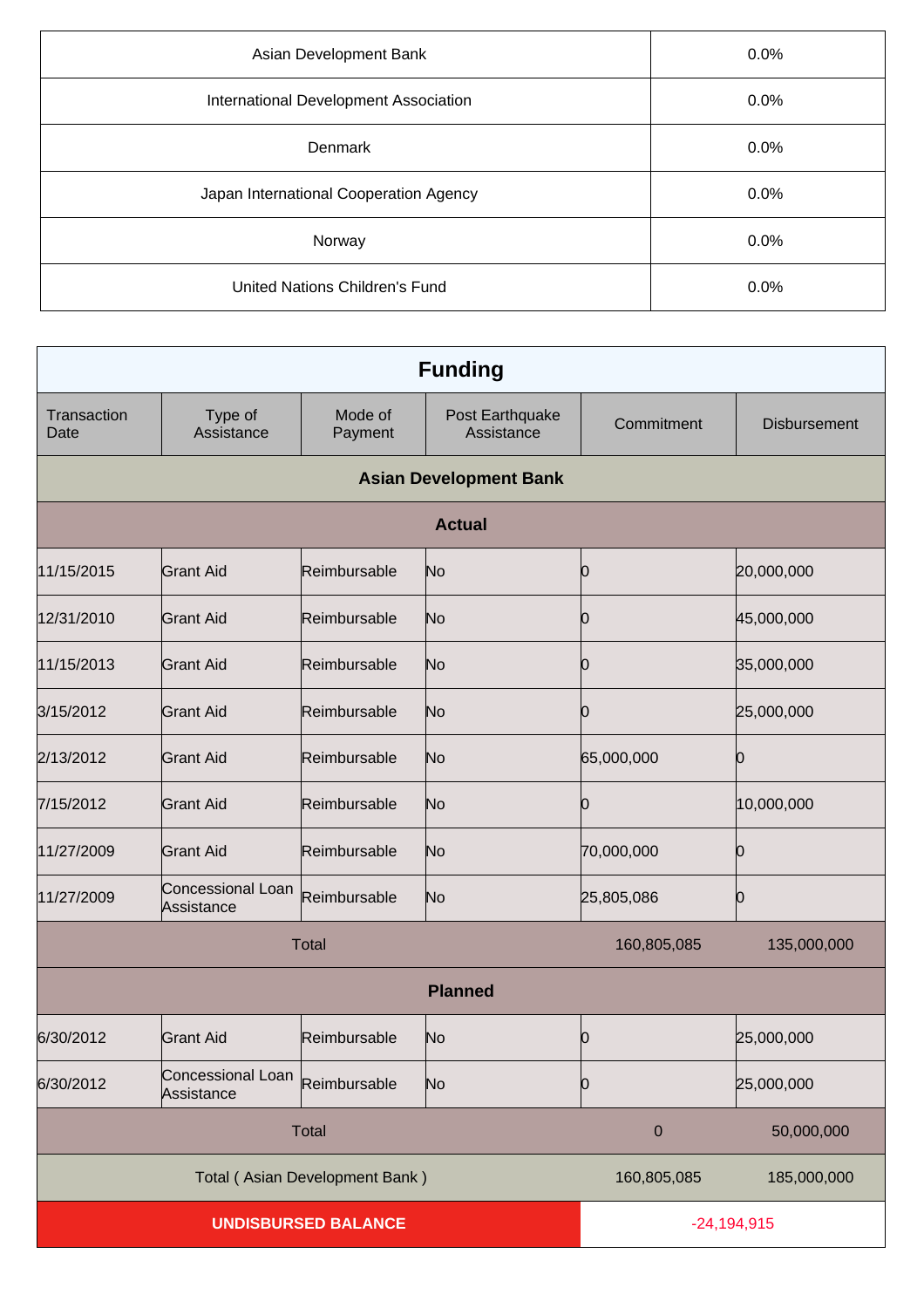| Transaction<br>Date                             | Type of<br>Assistance                          | Mode of<br>Payment    | Post Earthquake<br>Assistance | Commitment       | <b>Disbursement</b> |
|-------------------------------------------------|------------------------------------------------|-----------------------|-------------------------------|------------------|---------------------|
|                                                 |                                                |                       | <b>Denmark</b>                |                  |                     |
|                                                 |                                                |                       | <b>Actual</b>                 |                  |                     |
| 11/27/2009                                      | Grant Aid                                      | Reimbursable          | No                            | 34,494,004       | Ю                   |
| 12/31/2011                                      | <b>Grant Aid</b>                               | Reimbursable          | No                            | O                | 9,876,757           |
| 6/30/2011                                       | <b>Technical</b><br>Assistance<br>(Standalone) | <b>Direct Payment</b> | No                            | O                | 153,354             |
| 12/31/2010                                      | Technical<br>Assistance<br>(Standalone)        | Direct Payment        | No                            | ( )              | 212,707             |
| 6/30/2010                                       | <b>Technical</b><br>Assistance<br>(Standalone) | Direct Payment        | No                            | Ю                | 53,769              |
| 11/27/2009                                      | <b>Technical</b><br>Assistance<br>(Standalone) | <b>Direct Payment</b> | No                            | 3,449,400        | Ю                   |
| 7/15/2014                                       | <b>Grant Aid</b>                               | Reimbursable          | No                            | 10               | 3,344,339           |
| 2/17/2012                                       | <b>Grant Aid</b>                               | Reimbursable          | No                            | 22,588,456       | Ю                   |
| 2/29/2012                                       | <b>Grant Aid</b>                               | Reimbursable          | No                            | 10               | 4,874,097           |
| 6/30/2010                                       | <b>Grant Aid</b>                               | Reimbursable          | No                            | Ю                | 10,956,929          |
| 12/9/2009                                       | <b>Grant Aid</b>                               | Reimbursable          | No                            | Ю                | 12,072,902          |
| 6/30/2015                                       | Technical<br>Assistance<br>(Standalone)        | <b>Direct Payment</b> | No                            | Ю                | 394,598             |
| 12/31/2012                                      | Technical<br>Assistance<br>(Standalone)        | Direct Payment        | No                            | 10               | 16,262,037          |
|                                                 |                                                | <b>Total</b>          |                               | 60,531,860       | 58,201,483          |
|                                                 | <b>Planned</b>                                 |                       |                               |                  |                     |
| 12/31/2011                                      | <b>Technical</b><br>Assistance<br>(Standalone) | <b>Direct Payment</b> | No                            | Ŋ                | 144,566             |
|                                                 |                                                | <b>Total</b>          |                               | $\boldsymbol{0}$ | 144,566             |
| Total (Denmark)                                 |                                                |                       | 60,531,860                    | 58,346,049       |                     |
| <b>Department for International Development</b> |                                                |                       |                               |                  |                     |
|                                                 |                                                |                       | <b>Actual</b>                 |                  |                     |
| 3/31/2012                                       | <b>Grant Aid</b>                               | Reimbursable          | No                            | 10               | 124,876             |
| <b>UNDISBURSED BALANCE</b>                      |                                                |                       | $-22,133,979$                 |                  |                     |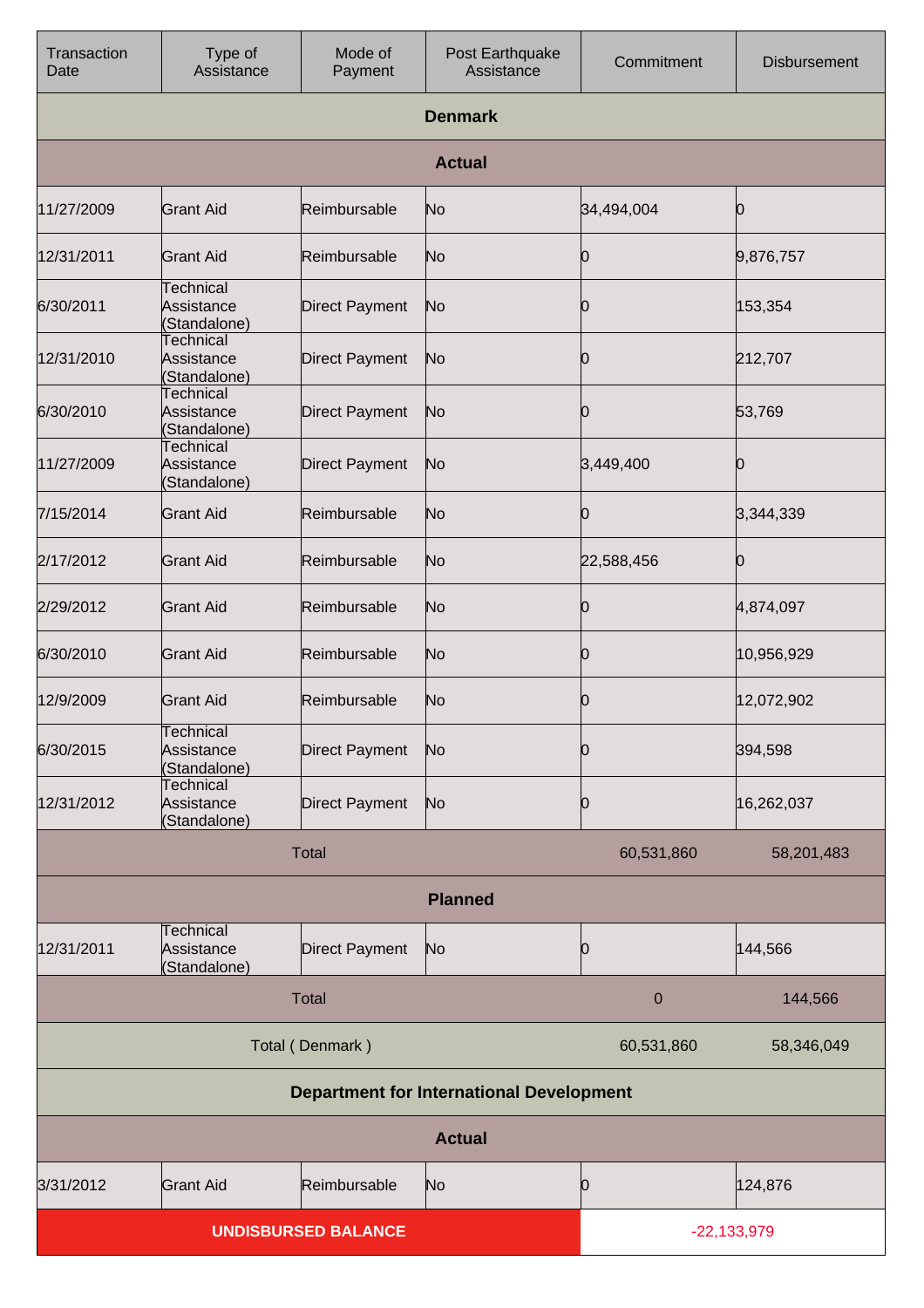| Transaction<br>Date | Type of<br>Assistance                            | Mode of<br>Payment | Post Earthquake<br>Assistance | Commitment  | <b>Disbursement</b> |
|---------------------|--------------------------------------------------|--------------------|-------------------------------|-------------|---------------------|
| 3/31/2011           | <b>Grant Aid</b>                                 | Reimbursable       | No                            | Ю           | 4,348,526           |
| 3/31/2010           | <b>Grant Aid</b>                                 | Reimbursable       | No                            | 10          | 6,767,032           |
| 9/9/2009            | <b>Grant Aid</b>                                 | Reimbursable       | No                            | 19,179,894  | 10                  |
| 7/15/2014           | <b>Grant Aid</b>                                 | Reimbursable       | No                            | Ю           | 6,585,125           |
| 2/26/2013           | <b>Grant Aid</b>                                 | Reimbursable       | No                            | Ю           | 3,978,175           |
| 11/28/2013          | <b>Grant Aid</b>                                 | Reimbursable       | No                            | 3,255,738   | 0                   |
|                     |                                                  | <b>Total</b>       |                               | 22,435,632  | 21,803,730          |
|                     |                                                  |                    | <b>Planned</b>                |             |                     |
| 12/31/2012          | <b>Grant Aid</b>                                 | Reimbursable       | No                            | Ю           | 4,363,989           |
| 3/31/2014           | <b>Grant Aid</b>                                 | Reimbursable       | No                            | 10          | 6,232,169           |
| <b>Total</b>        |                                                  |                    |                               | $\mathbf 0$ | 10,596,157          |
|                     | Total (Department for International Development) |                    |                               | 22,435,632  | 32,399,887          |
|                     |                                                  |                    | <b>European Union</b>         |             |                     |
|                     |                                                  |                    | <b>Actual</b>                 |             |                     |
| 12/31/2011          | <b>Grant Aid</b>                                 | Reimbursable       | N <sub>o</sub>                | Ю           | 5,716,207           |
| 11/10/2013          | <b>Grant Aid</b>                                 | Reimbursable       | No                            | 42,234,697  | 10                  |
| 7/2/2018            | <b>Grant Aid</b>                                 | Reimbursable       | No                            | 10          | 22,260,834          |
| 6/5/2008            | <b>Grant Aid</b>                                 | Reimbursable       | No                            | 37,825,059  | Ю                   |
| 7/15/2008           | <b>Grant Aid</b>                                 | Reimbursable       | No                            | Ю           | 15,390,014          |
| 7/15/2009           | <b>Grant Aid</b>                                 | Reimbursable       | No                            | Ŋ           | 12,677,842          |
| 6/16/2010           | <b>Grant Aid</b>                                 | Reimbursable       | No                            | 26,000,000  | 0                   |
| 12/31/2011          | <b>Grant Aid</b>                                 | Reimbursable       | No                            | Ю           | 5,379,960           |
| 11/10/2013          | <b>Grant Aid</b>                                 | Reimbursable       | No                            | 42,234,697  | 10                  |
| 7/18/2014           | <b>Grant Aid</b>                                 | Reimbursable       | N <sub>o</sub>                | 0           | 2,704,164           |
|                     | <b>UNDISBURSED BALANCE</b>                       |                    |                               | 52,192,074  |                     |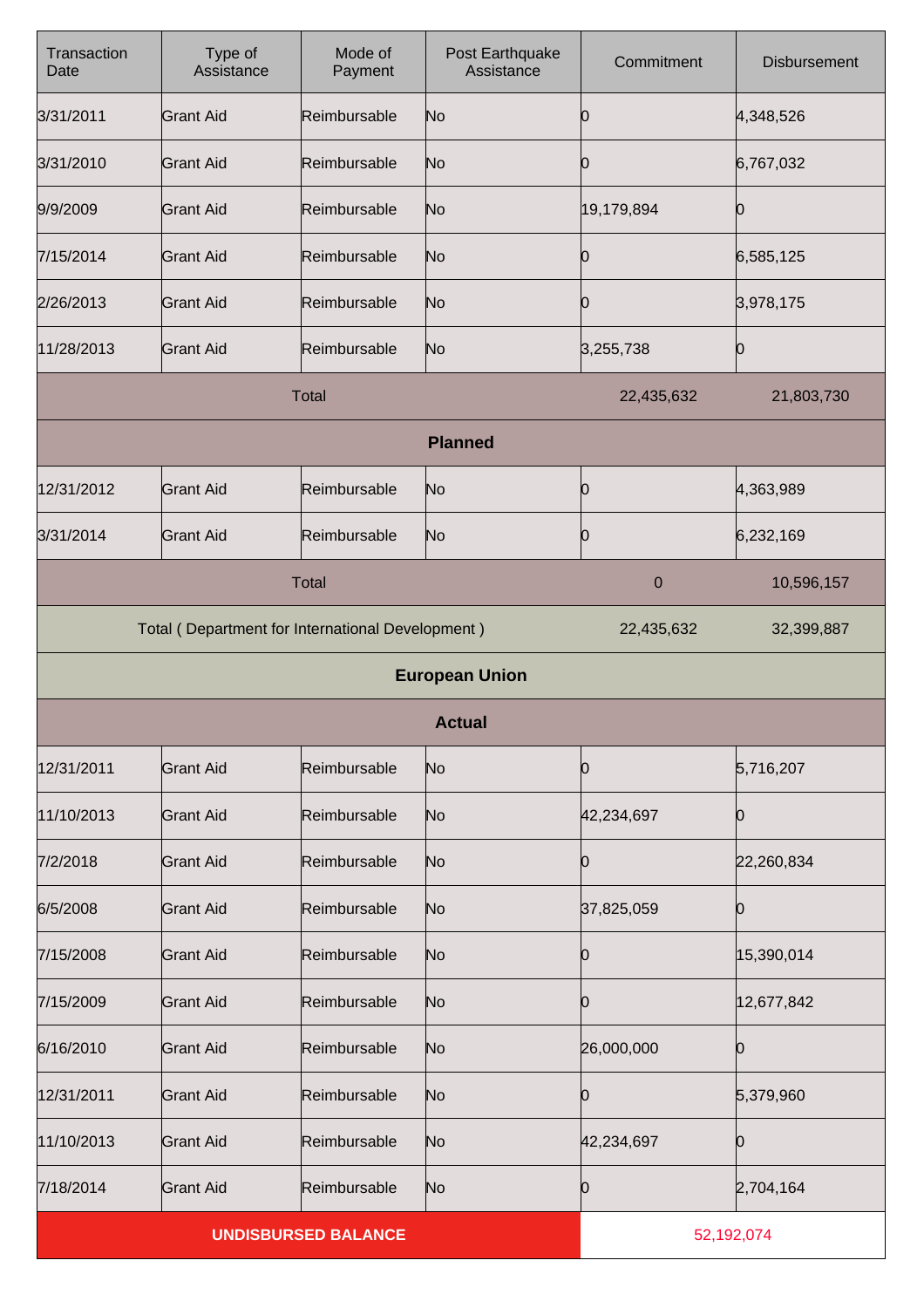| Transaction<br>Date        | Type of<br>Assistance | Mode of<br>Payment | Post Earthquake<br>Assistance | Commitment   | Disbursement |
|----------------------------|-----------------------|--------------------|-------------------------------|--------------|--------------|
| 4/24/2015                  | <b>Grant Aid</b>      | Reimbursable       | No                            | 10           | 76,635       |
| 5/7/2015                   | <b>Grant Aid</b>      | Reimbursable       | No                            | 0            | 2,261,000    |
| 4/27/2016                  | <b>Grant Aid</b>      | Reimbursable       | No                            | Ю            | 53,678       |
| 3/31/2012                  | <b>Grant Aid</b>      | Reimbursable       | No                            | 0            | 14,674,493   |
| 11/30/2012                 | <b>Grant Aid</b>      | Reimbursable       | No                            | 43,500,844   | O            |
| 11/8/2013                  | <b>Grant Aid</b>      | Reimbursable       | No                            | Ю            | 3,018,109    |
| 3/19/2014                  | <b>Grant Aid</b>      | Reimbursable       | No                            | Ю            | 2,089,427    |
| 6/15/2010                  | <b>Grant Aid</b>      | Reimbursable       | No                            | 26,000,000   | Ю            |
| 6/22/2010                  | <b>Grant Aid</b>      | Reimbursable       | No                            | 32,027,593   | Ŋ            |
| 11/30/2010                 | <b>Grant Aid</b>      | Reimbursable       | No                            | 0            | 21,016,682   |
| <b>Total</b>               |                       |                    | 249,822,888                   | 107,319,039  |              |
|                            |                       |                    | <b>Planned</b>                |              |              |
| 9/30/2012                  | <b>Grant Aid</b>      | Reimbursable       | No                            | Ю            | 4,821,291    |
| 9/30/2011                  | <b>Grant Aid</b>      | Reimbursable       | No                            | IO.          | 5,768,970    |
| 3/19/2014                  | <b>Grant Aid</b>      | Reimbursable       | No                            | Ю            | 2,089,427    |
| 11/8/2013                  | <b>Grant Aid</b>      | Reimbursable       | No                            | Ю            | 3,018,109    |
| 9/30/2011                  | <b>Grant Aid</b>      | Reimbursable       | No                            | 0            | 5,429,619    |
| 9/30/2013                  | <b>Grant Aid</b>      | Reimbursable       | No                            | 10           | 2,672,368    |
| 3/31/2014                  | <b>Grant Aid</b>      | Reimbursable       | No                            | 0            | 15,126,513   |
| 3/31/2015                  | <b>Grant Aid</b>      | Reimbursable       | No                            | Ю            | 13,247,300   |
|                            |                       | <b>Total</b>       |                               | $\mathbf{0}$ | 52,173,591   |
| Total (European Union)     |                       |                    | 249,822,888                   | 159,492,630  |              |
|                            |                       |                    | <b>Finland</b>                |              |              |
|                            | <b>Actual</b>         |                    |                               |              |              |
| <b>UNDISBURSED BALANCE</b> |                       |                    | 58,356,899                    |              |              |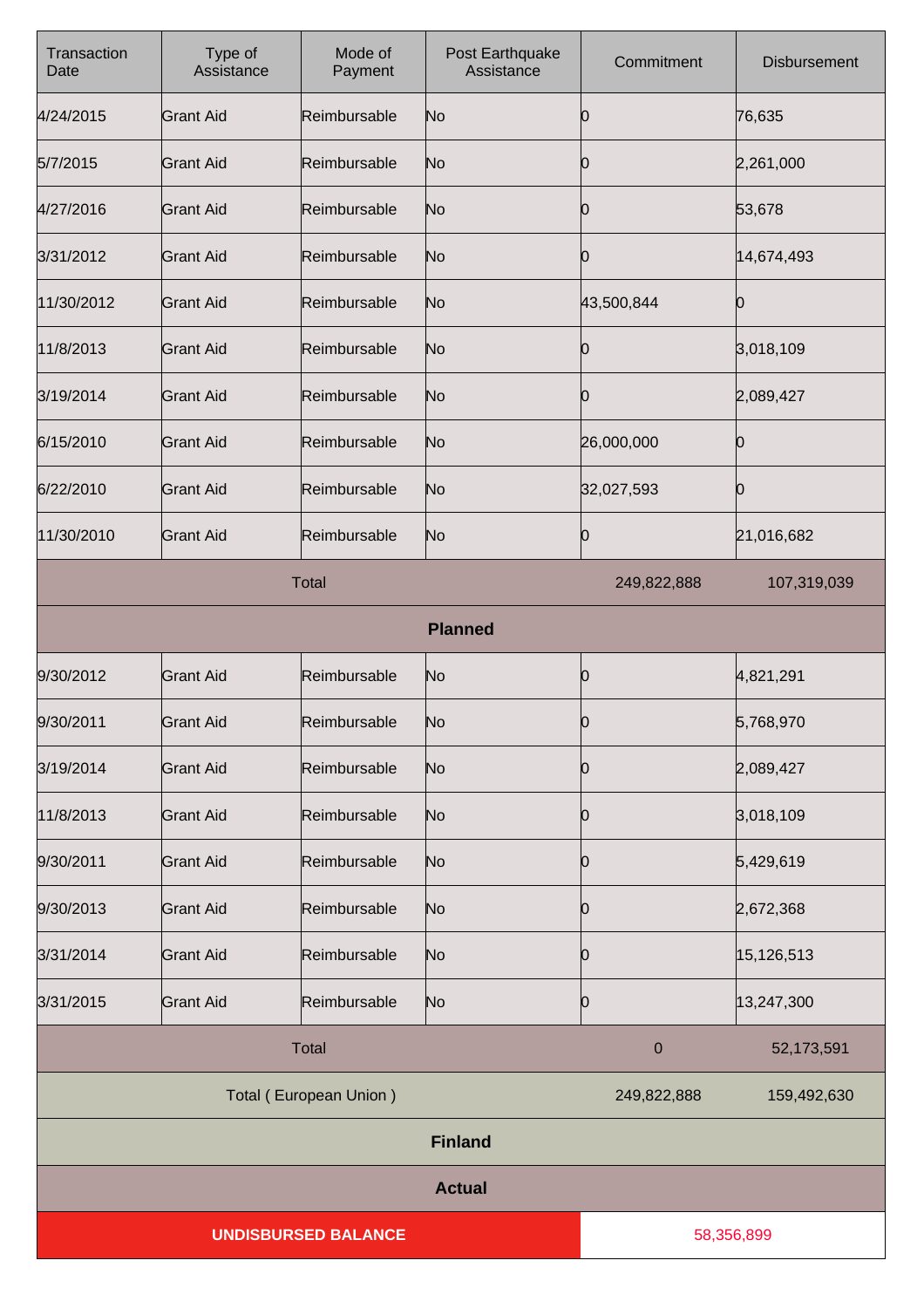| Transaction<br>Date        | Type of<br>Assistance | Mode of<br>Payment | Post Earthquake<br>Assistance  | Commitment  | <b>Disbursement</b> |
|----------------------------|-----------------------|--------------------|--------------------------------|-------------|---------------------|
| 4/30/2015                  | <b>Grant Aid</b>      | Reimbursable       | No                             | Ю           | 5,607,500           |
| 6/15/2014                  | <b>Grant Aid</b>      | Reimbursable       | No                             | 0           | 4,738,695           |
| 12/21/2014                 | <b>Grant Aid</b>      | Reimbursable       | No                             | 8,745,100   | O                   |
| 9/14/2016                  | <b>Grant Aid</b>      | Reimbursable       | No                             | 0           | 2,249,400           |
| 3/31/2011                  | <b>Grant Aid</b>      | Reimbursable       | No                             | Ю           | 4,241,482           |
| 4/27/2010                  | <b>Grant Aid</b>      | Reimbursable       | No                             | 21,396,095  | 0                   |
| 12/15/2013                 | <b>Grant Aid</b>      | Reimbursable       | No                             | 0           | 4,808,353           |
|                            |                       | <b>Total</b>       |                                | 30,141,195  | 21,645,426          |
|                            |                       |                    | <b>Planned</b>                 |             |                     |
| 7/15/2011                  | <b>Grant Aid</b>      | Reimbursable       | No                             | 0           | 1,950,355           |
| 7/15/2012                  | <b>Grant Aid</b>      | Reimbursable       | No                             | 0           | 3,368,034           |
| 4/15/2015                  | <b>Grant Aid</b>      | Reimbursable       | No                             | 0           | 2,112,800           |
|                            |                       | <b>Total</b>       |                                | $\mathbf 0$ | 7,431,188           |
| Total (Finland)            |                       |                    | 30, 141, 195                   | 29,076,614  |                     |
|                            |                       |                    | <b>Government of Australia</b> |             |                     |
|                            |                       |                    | <b>Actual</b>                  |             |                     |
| 5/11/2011                  | <b>Grant Aid</b>      | Reimbursable       | No                             | 0           | 3,259,098           |
| 7/14/2015                  | <b>Grant Aid</b>      | Reimbursable       | No                             | 0           | 2,971,359           |
| 4/15/2015                  | <b>Grant Aid</b>      | Reimbursable       | No                             | 3,032,147   | 0                   |
| 6/7/2011                   | <b>Grant Aid</b>      | Reimbursable       | No                             | 0           | 4,286,786           |
| 5/10/2011                  | <b>Grant Aid</b>      | Reimbursable       | No                             | 20,502,860  | Ю                   |
| 8/27/2013                  | <b>Grant Aid</b>      | Reimbursable       | No                             | 0           | 3,818,980           |
| 12/18/2012                 | <b>Grant Aid</b>      | Reimbursable       | No                             | 0           | 4,219,854           |
|                            |                       | <b>Total</b>       |                                | 23,535,005  | 18,556,076          |
| <b>UNDISBURSED BALANCE</b> |                       |                    | 64,400,409                     |             |                     |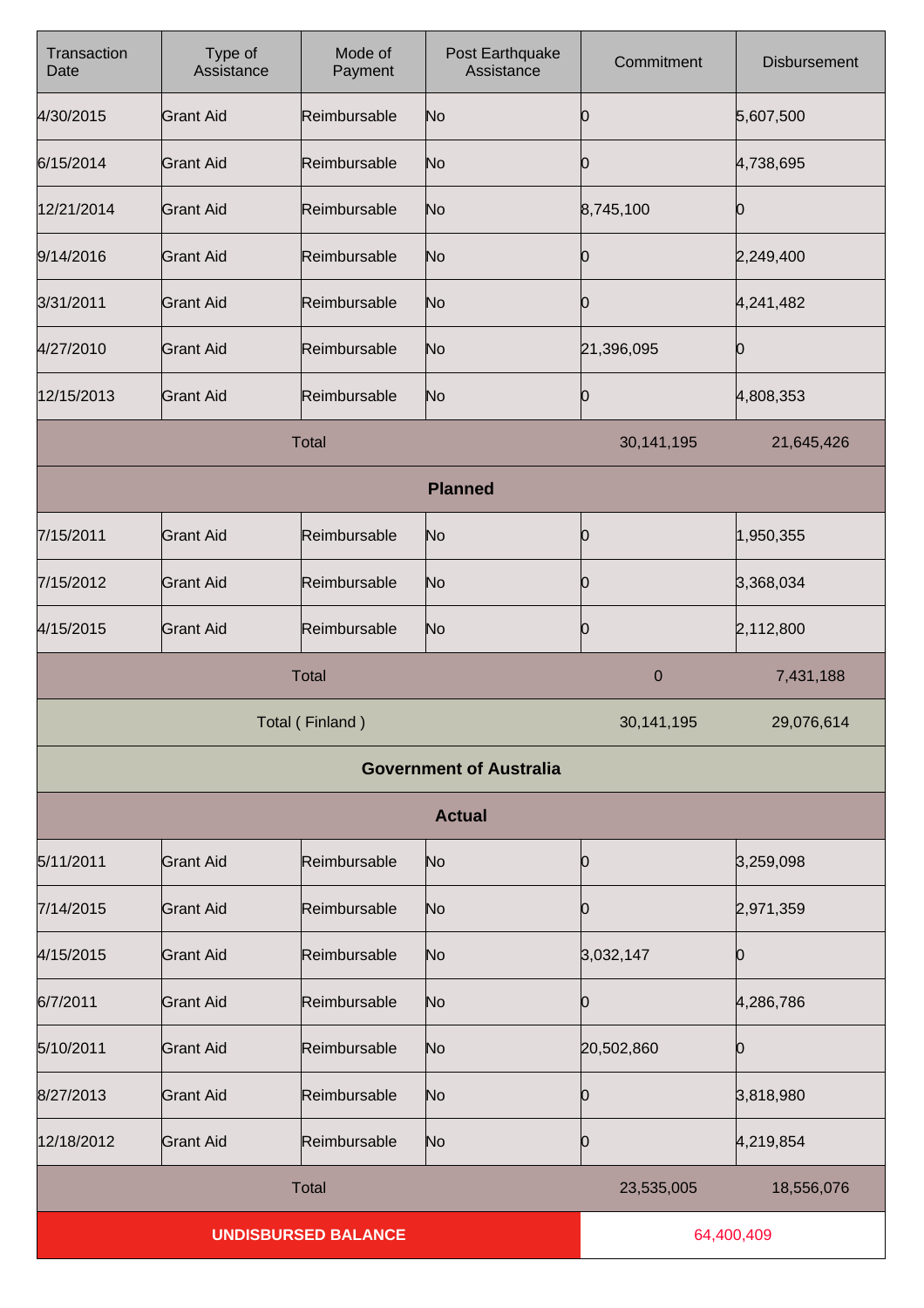| Transaction<br>Date        | Type of<br>Assistance           | Mode of<br>Payment              | Post Earthquake<br>Assistance                | Commitment    | <b>Disbursement</b> |
|----------------------------|---------------------------------|---------------------------------|----------------------------------------------|---------------|---------------------|
|                            |                                 |                                 | <b>Planned</b>                               |               |                     |
| 11/1/2013                  | <b>Grant Aid</b>                | Reimbursable                    | No                                           | 10            | 3,784,295           |
| 11/1/2012                  | Grant Aid                       | Reimbursable                    | No                                           | 10            | 4,146,367           |
|                            |                                 | <b>Total</b>                    |                                              | 0             | 7,930,661           |
|                            |                                 | Total (Government of Australia) |                                              | 23,535,005    | 26,486,737          |
|                            |                                 |                                 | <b>International Development Association</b> |               |                     |
|                            |                                 |                                 | <b>Actual</b>                                |               |                     |
| 6/30/2014                  | Concessional Loan<br>Assistance | Reimbursable                    | No                                           | Ю             | 6,190,000           |
| 11/27/2009                 | Concessional Loan<br>Assistance | Reimbursable                    | No                                           | 73,925,830    | Ю                   |
| 6/30/2011                  | Concessional Loan<br>Assistance | Reimbursable                    | No                                           | 10            | 43,490,645          |
| 6/30/2012                  | Concessional Loan<br>Assistance | Reimbursable                    | No                                           | 0             | 47, 135, 283        |
| 6/30/2013                  | Concessional Loan<br>Assistance | Reimbursable                    | No                                           | 10            | 42,370,000          |
| 12/7/2010                  | <b>Grant Aid</b>                | Reimbursable                    | No                                           | 130,000,000   | Ю                   |
| 6/30/2011                  | <b>Grant Aid</b>                | Reimbursable                    | No                                           | р             | 30,015,982          |
| 6/30/2012                  | <b>Grant Aid</b>                | Reimbursable                    | No                                           | 10            | 38,000,000          |
| 6/30/2013                  | <b>Grant Aid</b>                | Reimbursable                    | No                                           | 10            | 34,905,422          |
| 6/30/2014                  | <b>Grant Aid</b>                | Reimbursable                    | No                                           | 0             | 37,150,000          |
| 6/30/2015                  | <b>Grant Aid</b>                | Reimbursable                    | No                                           | 10            | 8,370,000           |
| 6/30/2017                  | <b>Grant Aid</b>                | Reimbursable                    | No                                           | 0             | $-10,000$           |
| 7/8/2013                   | Concessional Loan<br>Assistance | Reimbursable                    | No                                           | 55,000,000    | Ю                   |
| 6/30/2015                  | Concessional Loan<br>Assistance | Reimbursable                    | No                                           | Ю             | 25,330,000          |
| 6/30/2016                  | Concessional Loan<br>Assistance | Reimbursable                    | No                                           | 0             | 17,210,000          |
| 6/30/2017                  | Concessional Loan<br>Assistance | Reimbursable                    | No                                           | 10            | $-340,000$          |
| 6/30/2013                  | <b>Grant Aid</b>                | Reimbursable                    | No                                           | 0             | 37,150,000          |
| <b>UNDISBURSED BALANCE</b> |                                 |                                 |                                              | $-51,571,753$ |                     |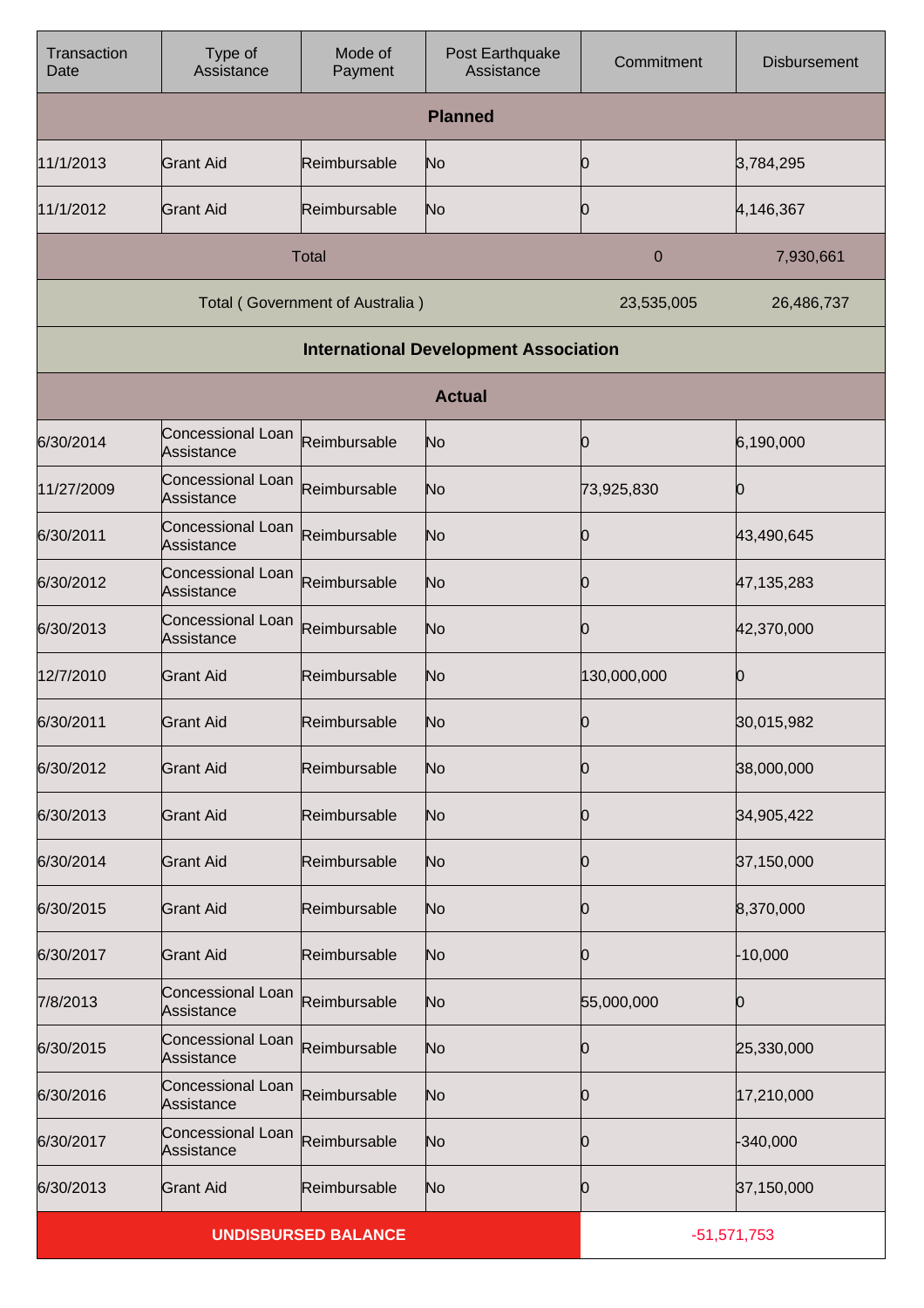| Transaction<br>Date                                  | Type of<br>Assistance           | Mode of<br>Payment | Post Earthquake<br>Assistance                 | Commitment     | <b>Disbursement</b> |
|------------------------------------------------------|---------------------------------|--------------------|-----------------------------------------------|----------------|---------------------|
| 7/8/2013                                             | Grant Aid                       | Reimbursable       | No                                            | 45,000,000     | Ю                   |
| 6/30/2014                                            | Grant Aid                       | Reimbursable       | No                                            | Ю              | 37,150,000          |
| 6/30/2015                                            | <b>Grant Aid</b>                | Reimbursable       | N <sub>o</sub>                                | Ю              | 8,370,000           |
|                                                      |                                 | <b>Total</b>       |                                               | 303,925,830    | 412,487,331         |
|                                                      |                                 |                    | <b>Planned</b>                                |                |                     |
| 6/30/2012                                            | <b>Grant Aid</b>                | Reimbursable       | No                                            | 0              | 23,000,000          |
| 6/30/2013                                            | Concessional Loan<br>Assistance | Reimbursable       | No                                            | Ю              | 28,636,446          |
| 6/30/2013                                            | <b>Grant Aid</b>                | Reimbursable       | No                                            | Ю              | 29,000,000          |
| 6/30/2014                                            | Concessional Loan<br>Assistance | Reimbursable       | No                                            | Ю              | 37,824,610          |
| 6/30/2012                                            | Concessional Loan<br>Assistance | Reimbursable       | No                                            | Ю              | 22,878,529          |
| 6/30/2014                                            | <b>Grant Aid</b>                | Reimbursable       | No                                            | Ю              | 47,000,000          |
| <b>Total</b>                                         |                                 |                    |                                               | $\mathbf 0$    | 188,339,584         |
| <b>Total (International Development Association)</b> |                                 |                    | 303,925,830                                   | 600,826,915    |                     |
|                                                      |                                 |                    | <b>Japan International Cooperation Agency</b> |                |                     |
|                                                      |                                 |                    | <b>Actual</b>                                 |                |                     |
| 11/27/2013                                           | Grant Aid                       | Reimbursable       | No                                            | Ю              | 1,134,322           |
| 2/21/2016                                            | <b>Grant Aid</b>                | Reimbursable       | N <sub>o</sub>                                | Ю              | 2,654,545           |
| 11/16/2015                                           | <b>Grant Aid</b>                | Reimbursable       | No                                            | 0              | 833,346             |
| 7/10/2015                                            | <b>Grant Aid</b>                | Reimbursable       | No                                            | 2,469,248      | Ю                   |
| 3/12/2015                                            | <b>Grant Aid</b>                | Reimbursable       | No                                            | Ю              | 2,488,052           |
| 3/18/2014                                            | <b>Grant Aid</b>                | Reimbursable       | N <sub>o</sub>                                | Ю              | 153,512             |
| 6/18/2014                                            | <b>Grant Aid</b>                | Reimbursable       | No                                            | 0              | 2,649,037           |
| 9/23/2014                                            | <b>Grant Aid</b>                | Reimbursable       | N <sub>o</sub>                                | 2,761,541      | 0                   |
| 11/18/2014                                           | <b>Grant Aid</b>                | Reimbursable       | N <sub>o</sub>                                | Ю              | 2,760,267           |
| <b>UNDISBURSED BALANCE</b>                           |                                 |                    |                                               | $-247,873,626$ |                     |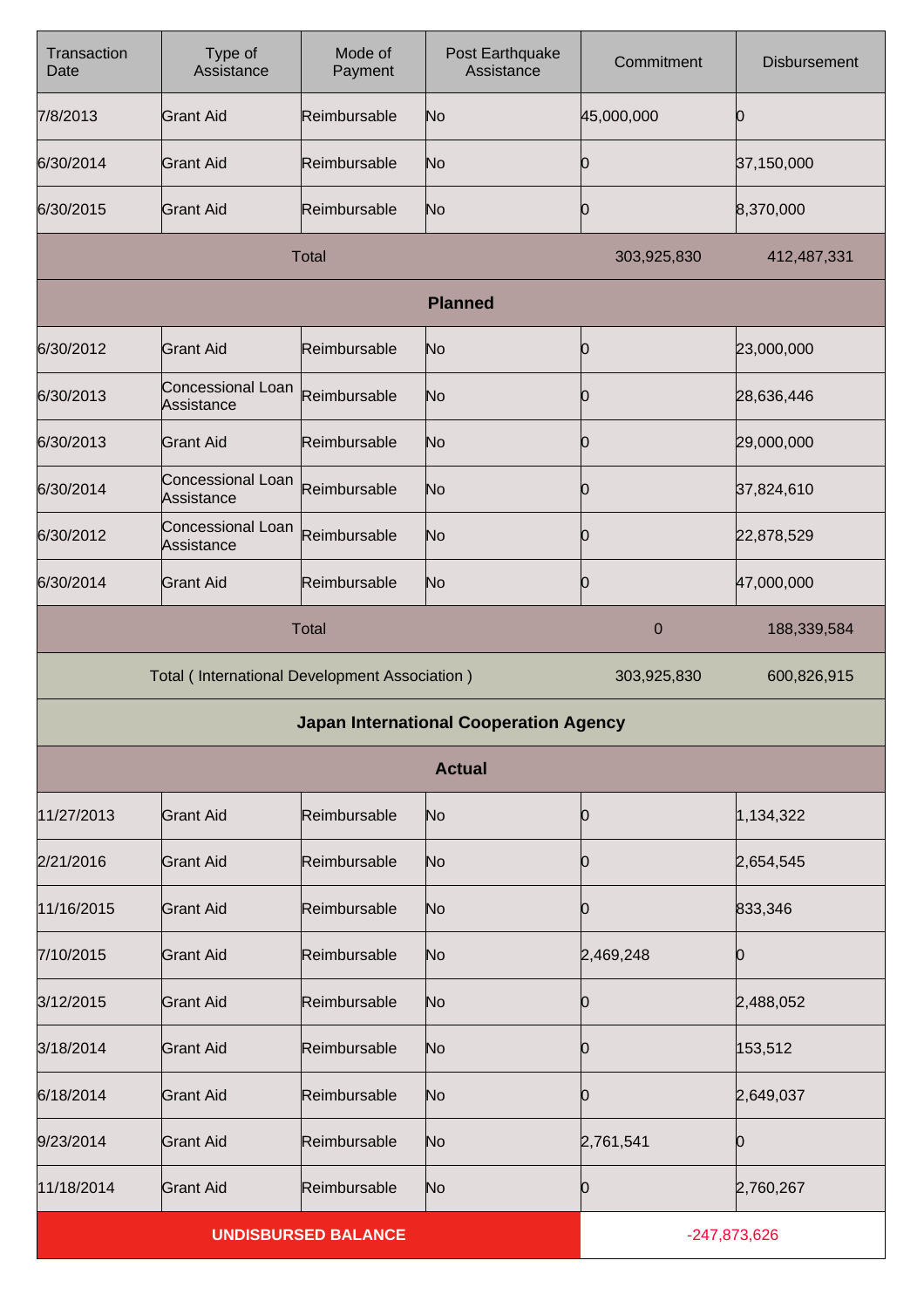| Transaction<br>Date        | Type of<br>Assistance                          | Mode of<br>Payment | Post Earthquake<br>Assistance | Commitment     | Disbursement |
|----------------------------|------------------------------------------------|--------------------|-------------------------------|----------------|--------------|
| 2/24/2012                  | <b>Grant Aid</b>                               | Reimbursable       | No                            | 12,072,356     | O            |
| 6/21/2013                  | <b>Grant Aid</b>                               | Reimbursable       | No                            | Ю              | 1,161,992    |
|                            |                                                | <b>Total</b>       |                               | 17,303,143     | 13,835,067   |
|                            |                                                |                    | <b>Planned</b>                |                |              |
| 3/31/2014                  | <b>Grant Aid</b>                               | Reimbursable       | No                            | 0              | 4,022,694    |
| 3/31/2016                  | <b>Grant Aid</b>                               | Reimbursable       | No                            | Ю              | 6,170        |
| 1/31/2016                  | <b>Grant Aid</b>                               | Reimbursable       | No                            | Ю              | 2,477,127    |
| 3/31/2015                  | <b>Grant Aid</b>                               | Reimbursable       | No                            | Ю              | 3,459,998    |
| 3/31/2013                  | <b>Grant Aid</b>                               | Reimbursable       | No                            | Ю              | 1,044,167    |
|                            |                                                | Total              |                               | $\mathbf 0$    | 11,010,154   |
|                            | Total (Japan International Cooperation Agency) |                    |                               | 17,303,143     | 24,845,221   |
|                            |                                                |                    | <b>Norway</b>                 |                |              |
|                            |                                                |                    | <b>Actual</b>                 |                |              |
| 12/17/2012                 | <b>Grant Aid</b>                               | Cash               | No                            | 0              | 3,109,453    |
| 12/9/2013                  | <b>Grant Aid</b>                               | Cash               | No                            | Ю              | 2,066,873    |
| 9/19/2014                  | <b>Grant Aid</b>                               | Cash               | No                            | 10             | $-2,322$     |
| 12/5/2014                  | <b>Grant Aid</b>                               | Cash               | No                            | 18,745,404     | 0            |
| 12/12/2014                 | <b>Grant Aid</b>                               | Cash               | No                            | Ю              | 6,199,267    |
| 12/10/2015                 | <b>Grant Aid</b>                               | Cash               | No                            | 0              | 3,857,094    |
| 9/8/2016                   | <b>Grant Aid</b>                               | Cash               | No                            | Ю              | 3,174,062    |
| 7/21/2019                  | <b>Grant Aid</b>                               | Cash               | No                            | 0              | $-7,028$     |
| 12/3/2012                  | <b>Grant Aid</b>                               | Cash               | No                            | Ю              | 7,031,852    |
| 8/6/2012                   | <b>Grant Aid</b>                               | Cash               | No                            | 36,635,552     | Ю            |
| 12/9/2011                  | <b>Grant Aid</b>                               | Cash               | No                            | Ю              | 8,788,558    |
| <b>UNDISBURSED BALANCE</b> |                                                |                    |                               | $-226,810,267$ |              |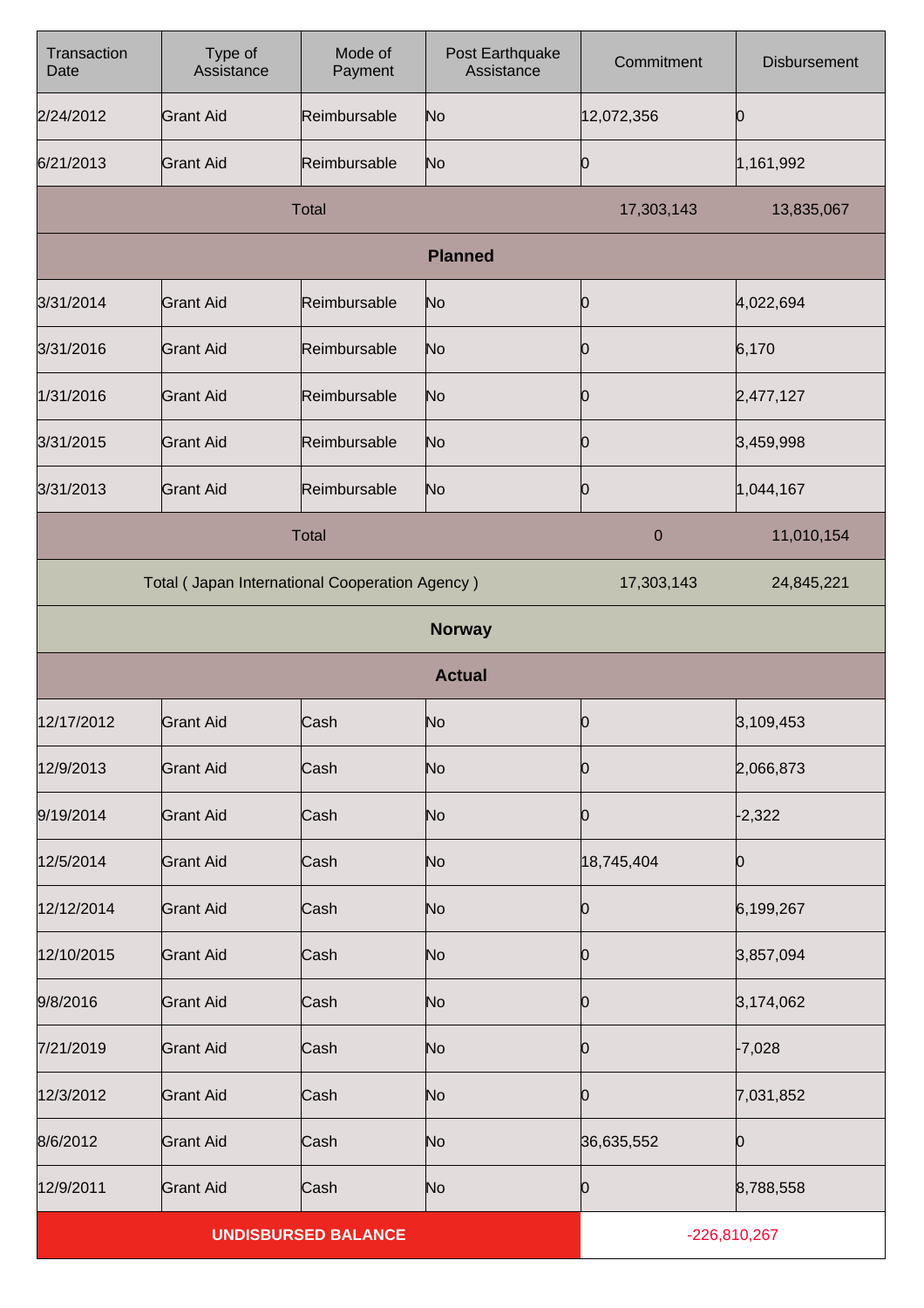| Transaction<br>Date        | Type of<br>Assistance                  | Mode of<br>Payment | Post Earthquake<br>Assistance         | Commitment       | <b>Disbursement</b> |  |
|----------------------------|----------------------------------------|--------------------|---------------------------------------|------------------|---------------------|--|
| 11/18/2010                 | <b>Grant Aid</b>                       | Cash               | N <sub>o</sub>                        | 10               | 8,071,299           |  |
| 12/17/2009                 | <b>Grant Aid</b>                       | Cash               | N <sub>o</sub>                        | 10               | 8,430,773           |  |
| 8/23/2013                  | <b>Grant Aid</b>                       | Cash               | N <sub>o</sub>                        | 0                | $-3,873$            |  |
|                            |                                        | Total              |                                       | 55,380,955       | 50,716,005          |  |
|                            |                                        |                    | <b>Planned</b>                        |                  |                     |  |
| 11/25/2015                 | <b>Grant Aid</b>                       | Cash               | N <sub>o</sub>                        | 0                | 5,204,637           |  |
|                            |                                        | Total              |                                       | $\boldsymbol{0}$ | 5,204,636           |  |
|                            |                                        | Total (Norway)     |                                       | 55,380,955       | 55,920,641          |  |
|                            |                                        |                    | <b>Private Citizen</b>                |                  |                     |  |
| <b>Actual</b>              |                                        |                    |                                       |                  |                     |  |
| 2/28/2011                  | <b>Grant Aid</b>                       | Cash               | N <sub>o</sub>                        | 2,059,025        | 0                   |  |
|                            |                                        | Total              |                                       | 2,059,025        | $\pmb{0}$           |  |
| Total ( Private Citizen )  |                                        |                    |                                       | 2,059,025        | $\pmb{0}$           |  |
|                            |                                        |                    | <b>United Nations Children's Fund</b> |                  |                     |  |
|                            |                                        |                    | <b>Actual</b>                         |                  |                     |  |
| 12/31/2012                 | <b>Grant Aid</b>                       | Cash               | N <sub>o</sub>                        | 10               | 1,000,000           |  |
| 12/31/2017                 | <b>Grant Aid</b>                       | Cash               | N <sub>o</sub>                        | Ю                | 2,500,000           |  |
| 1/3/2011                   | <b>Grant Aid</b>                       | Cash               | N <sub>o</sub>                        | 4,700,000        | 0                   |  |
|                            |                                        | Total              |                                       | 4,700,000        | 3,500,000           |  |
|                            | Total (United Nations Children's Fund) |                    |                                       | 4,700,000        | 3,500,000           |  |
|                            | <b>World Bank Trust Funds</b>          |                    |                                       |                  |                     |  |
|                            |                                        |                    | <b>Actual</b>                         |                  |                     |  |
| 6/30/2014                  | <b>Grant Aid</b>                       | Reimbursable       | N <sub>o</sub>                        | 0                | 14,868,989          |  |
| 2/22/2016                  | <b>Grant Aid</b>                       | Reimbursable       | No                                    | 47,800,000       | 0                   |  |
| <b>UNDISBURSED BALANCE</b> |                                        |                    | $-212,323,065$                        |                  |                     |  |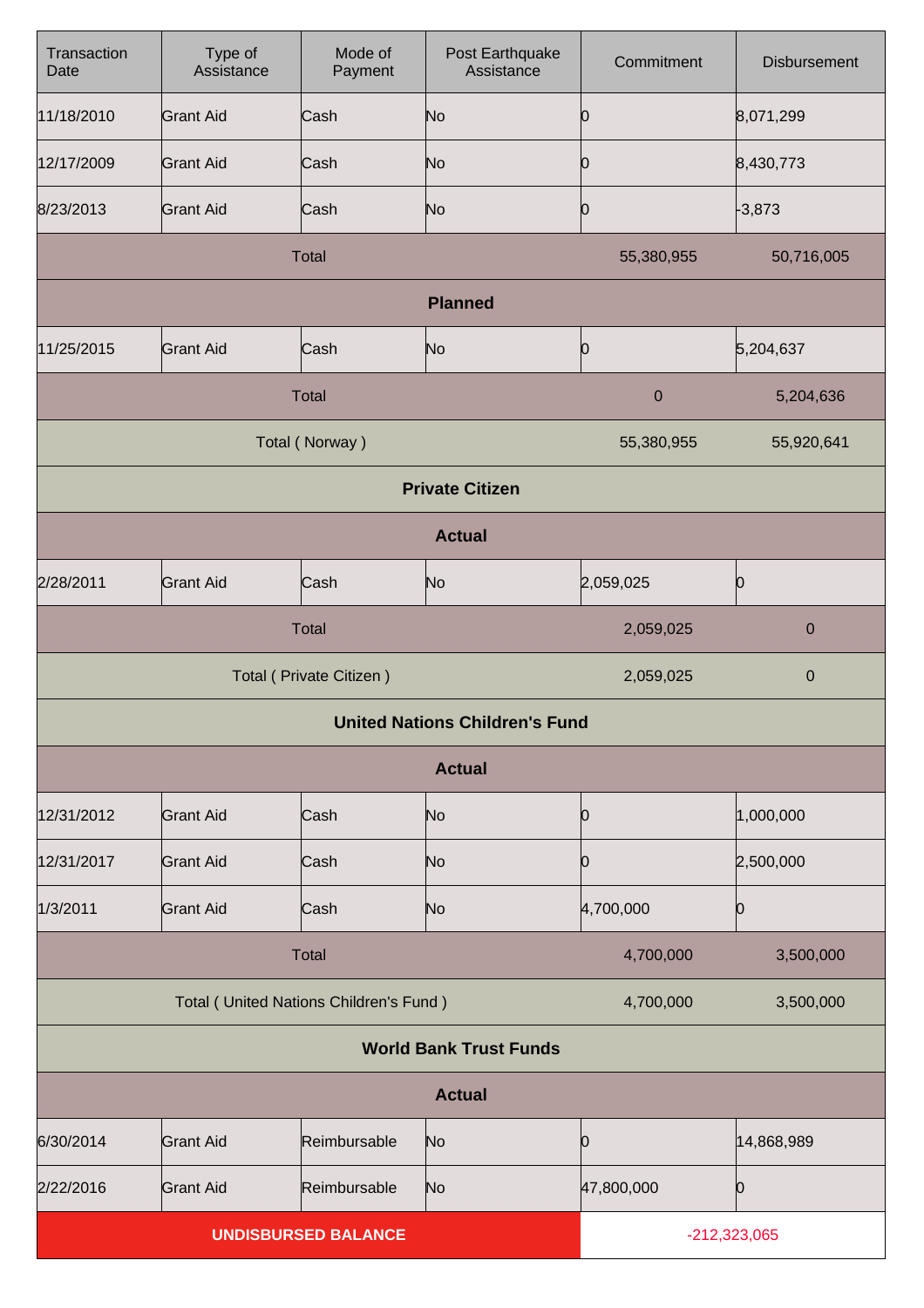| Transaction<br>Date        | Type of<br>Assistance          | Mode of<br>Payment | Post Earthquake<br>Assistance | Commitment | <b>Disbursement</b> |
|----------------------------|--------------------------------|--------------------|-------------------------------|------------|---------------------|
| 6/30/2016                  | Grant Aid                      | Reimbursable       | No                            |            | 25,187,006          |
| 6/30/2019                  | Grant Aid                      | Reimbursable       | No                            |            | 8,702,000           |
|                            | Total                          | 47,800,000         | 48,757,995                    |            |                     |
|                            | Total (World Bank Trust Funds) | 47,800,000         | 48,757,995                    |            |                     |
| <b>UNDISBURSED BALANCE</b> |                                |                    | $-246,212,071$                |            |                     |

| <b>Progress Achieved</b>       |  |  |  |  |
|--------------------------------|--|--|--|--|
| Progress Achieved:             |  |  |  |  |
| Key Problems:                  |  |  |  |  |
| Steps Taken to Solve Problems: |  |  |  |  |

| <b>Funding Information</b>        |             |  |  |
|-----------------------------------|-------------|--|--|
| <b>Total Actual Commitment</b>    | 978,440,627 |  |  |
| <b>Total Planned Commitment</b>   | $\mathbf 0$ |  |  |
| <b>Total Actual Disbursement</b>  | 891,822,185 |  |  |
| <b>Total Planned Disbursement</b> | 332,830,548 |  |  |
|                                   |             |  |  |